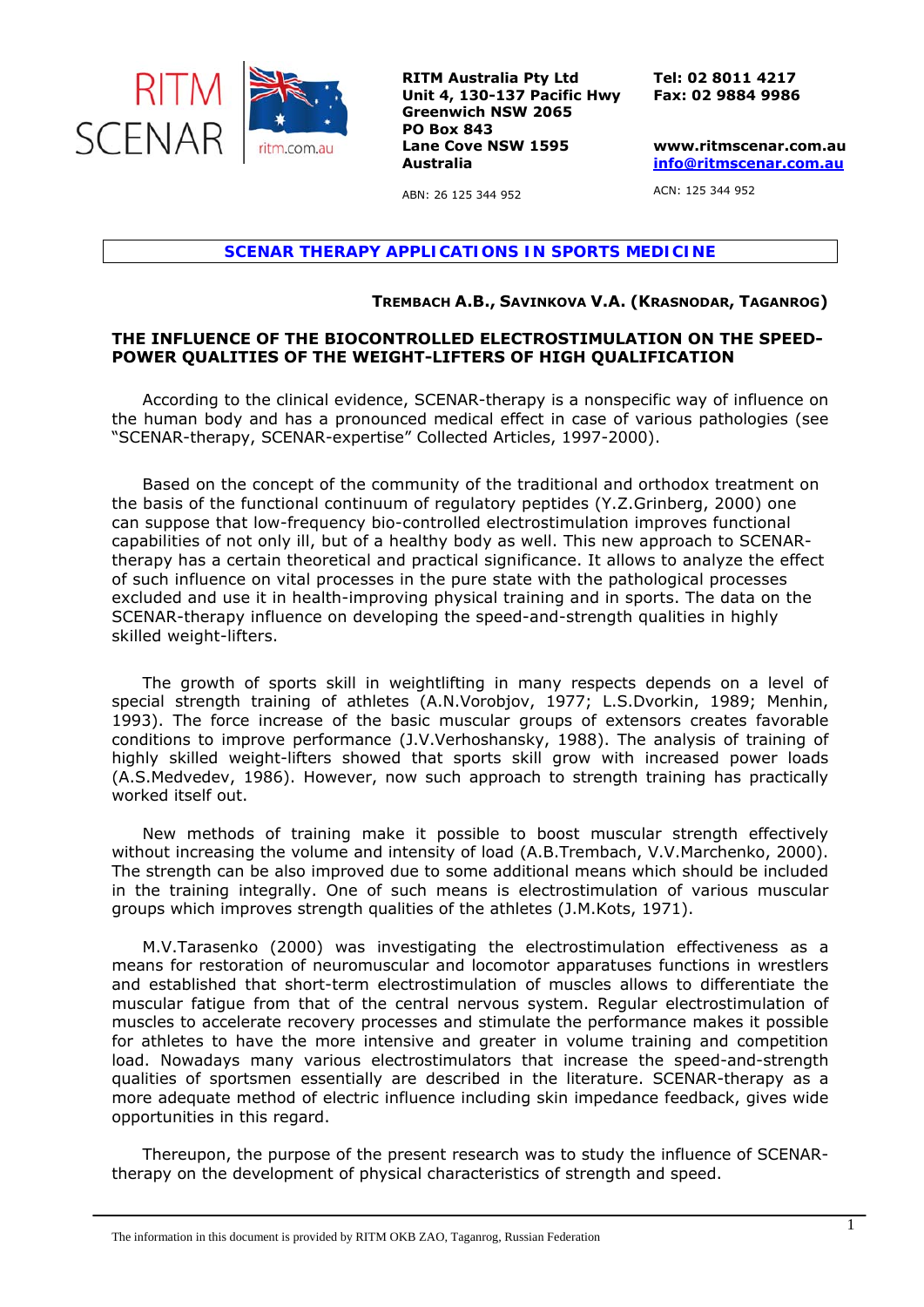36 weight-lifters participated in the research − students of the Krasnodar State Academy of Physical Culture (first-grade sportsmen, master of sports, and candidate masters). Their speed-and-strength characteristics was studied by means of torso dynamometry (dynamometer DS-500) and a standing high jump (according to Abalakov) on a dynamographic stand (tensometric platform) with the following computer analysis.

After initial testing, two groups were created, 13 men in each group. The weight-lifters of the test group were given SCENAR 10 sessions (once on a training day) using the following technique:

• Continuous stimulation, on the face where cerebral nerves yield (internal edges of eyebrows, regions below the corners of the mouth and the zones 1-1.5 cm sideways of nostrils), 1 minute on each point. Frequency 51 Hz.

• Labile stimulation, along the backbone top-down, then treatment of paravertebrals on both sides (the Three Pathways technique) for 7 min at a frequency of 51Hz..

• Labile stimulation, the anterior surface of thighs and back of the shins; 3 min each area at a frequency of 131 Hz.

The stimulation strength was selected individually, depending on skin sensitivity.

After the sessions, both groups were tested again. The data obtained underwent statistical processing (parametric and nonparametric statistics methods).

The research showed that the parameters of the lifting force of the athletes of both groups before the experiment did not differ essentially. The jump according to Abalakov on a tensometric platform with the following analysis allows to single out 9 basic characteristics of the given exercise:

- $T_1$  greatest platform unloading time (the beginning of repulsion);
- $T_2$  maximal effort time at the moment of repulsion.
- $F_1$  minimal effort;
- $F_2$  maximal effort;
- $T_3$  take-off moment;
- $F_3$  effort on a platform at the moment of taking-off (during repulsion);
- $P_{1-3}$  impulse of force over the repulsion time;
- $Tp flight$  time;
- Нp jump height (the most important parameter characterizing the explosive strength).

The two groups of athletes were compared before the experiment and their  $T_1$ ,  $F_1$  and  $T_2$  parameters were found to be significantly different between the two groups. The athletes in the control group perform jumping under the weight faster (0.149±0.0121 sec as compared with that in the test group 0.200±0.141 sec). However, the athletes of the test group showed higher minimal effort (38.09±3.925 kg) as compared to that of the control group  $(16.6\pm3.252 \text{ kg})$ . In the control group the maximal effort time was better (0.531±0.170 sec against 0.642±0.0324 sec). No significant difference was identified in other parameters. The athletes in both groups showed lower jump height as compared to the data given in the literature (A.N.Vorobjov, 1977; V.V.Marchenko et al., 1985) which is probably due to different methods for testing this parameter.

The dynamics of the lifting force and basic characteristics of the Abalakov jump in the control and test groups of weight-lifters before and after SCENAR-therapy are represented in the Table.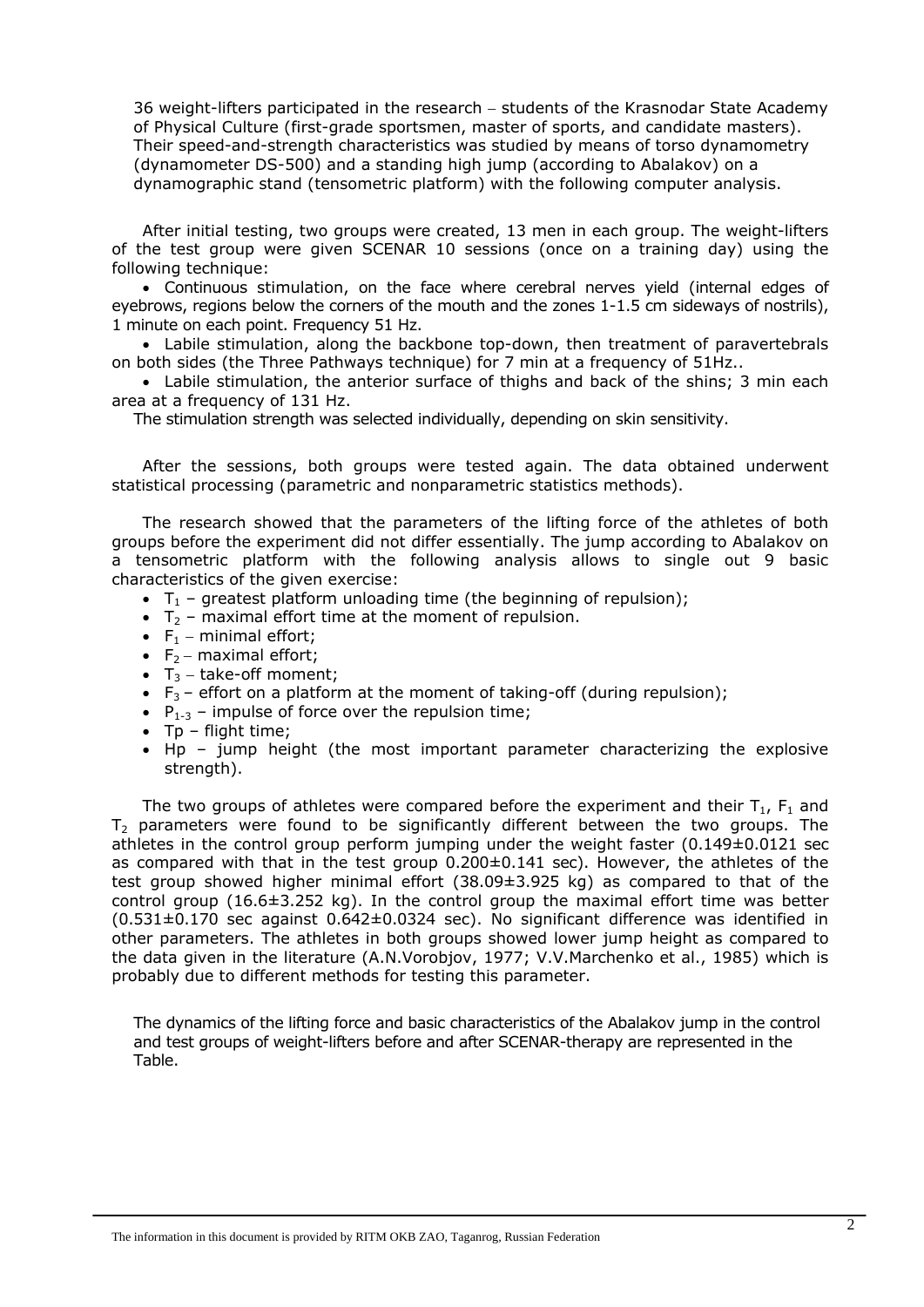Average values of torso dynamometry parameters and basic parameters of Abalakov jump; (two groups of weight-lifters after 10 days of trainings).

| <b>Parameter</b> | Test group         |                    | <b>Control group</b><br>$M \pm m$ |                    |
|------------------|--------------------|--------------------|-----------------------------------|--------------------|
|                  | $M \pm m$          |                    |                                   |                    |
|                  | beginning          | end                | beginning                         | end                |
| Torso            | 180.6±6.61         | $204.8 \pm 8.20$   | $167.0 \pm 5.11$                  | $166.5 \pm 4.57$   |
| dynamometry      |                    | P < 0.05           |                                   | P > 0.05           |
| Abalakov jump    | $0.200 \pm 0.0141$ | $0.225 \pm 0.0366$ | $0.149 \pm 0.0121$                | $0.148 \pm 0.0128$ |
| $\mathsf{T}_1$   |                    | P > 0.05           |                                   | P > 0.05           |
| $F_1$            | 38.09±3.925        | 35.61±4.078        | $16.16 \pm 3.252$                 | 19.14±3.240        |
|                  |                    | P > 0.05           |                                   | P > 0.05           |
| T <sub>2</sub>   | $0.642 \pm 0.0324$ | $0.632 \pm 0.0383$ | $0.531 \pm 0.0170$                | $0.530 \pm 0.0196$ |
|                  |                    | P > 0.05           |                                   | P > 0.05           |
| F <sub>2</sub>   | 237.9±13.23        | 232.9±11.95        | $228.2 \pm 16.63$                 | 224.7±16.25        |
|                  |                    | P > 0.05           |                                   | P > 0.05           |
| $T_3$            | $0.774 \pm 0.0308$ | $0.836 \pm 0.0341$ | $0.723 \pm 0.0474$                | $0.730 \pm 0.0523$ |
|                  |                    | P > 0.05           |                                   | P > 0.05           |
| F <sub>3</sub>   | $0.651 \pm 0.0290$ | $0.645 \pm 0.280$  | $0.594 \pm 0.0447$                | $0.594 \pm 0.0431$ |
|                  |                    | P > 0.05           |                                   | P > 0.05           |
| $P_{1-3}$        | $88.4 \pm 5.23$    | 89.5±5.07          | $75.0 \pm 5.27$                   | $80.3 \pm 5.29$    |
|                  |                    | P > 0.05           |                                   | P > 0.05           |
| Tp               | $0.611 \pm 0.0129$ | $0.588 \pm 0.0097$ | $0.636 \pm 0.0115$                | $0.632 \pm 0.0033$ |
|                  |                    | P > 0.05           |                                   | P > 0.05           |
| Hp               | 45.94±1.941        | 40.36±1.947        | 48.84±1.882                       | 48.88±1.636        |
|                  |                    | P > 0.05           |                                   | P > 0.05           |

In the test group after a course of electrostimulation, muscle strength of trunk extensors increase from  $180.6 \pm 6.61$  up to  $204.8 \pm 8.20$  kg (p< 0.05). Other parameters didn't change significantly in the test group. The jump height was varying in the test group from  $45.94\pm1.941$  up to  $40.36\pm1.947$  sec. No significant changes in the tested speed and strength parameters were registered in the sportsmen of the control group.

This neuroadaptive biocontrolled electrostimulation allowed to increase the strength of trunk extensor muscles by 24.2 kg as compared to that in the control group (the increase was 13.4 %) without any change in speed. In preliminary observation of jumping athletes (track-and-field) it was revealed that their high-speed characteristics (by 8-10%) improved after 10 sessions of SCENAR-influence only on cranial nerves yields on the face, stimulation along the backbone and of paravertebrals on both sides ("three pathways") without stimulating leg muscles.

Thus, selective SCENAR influence connected with the activation of the central nervous or muscular systems provides differentiated development of particular physical qualities in sportsmen.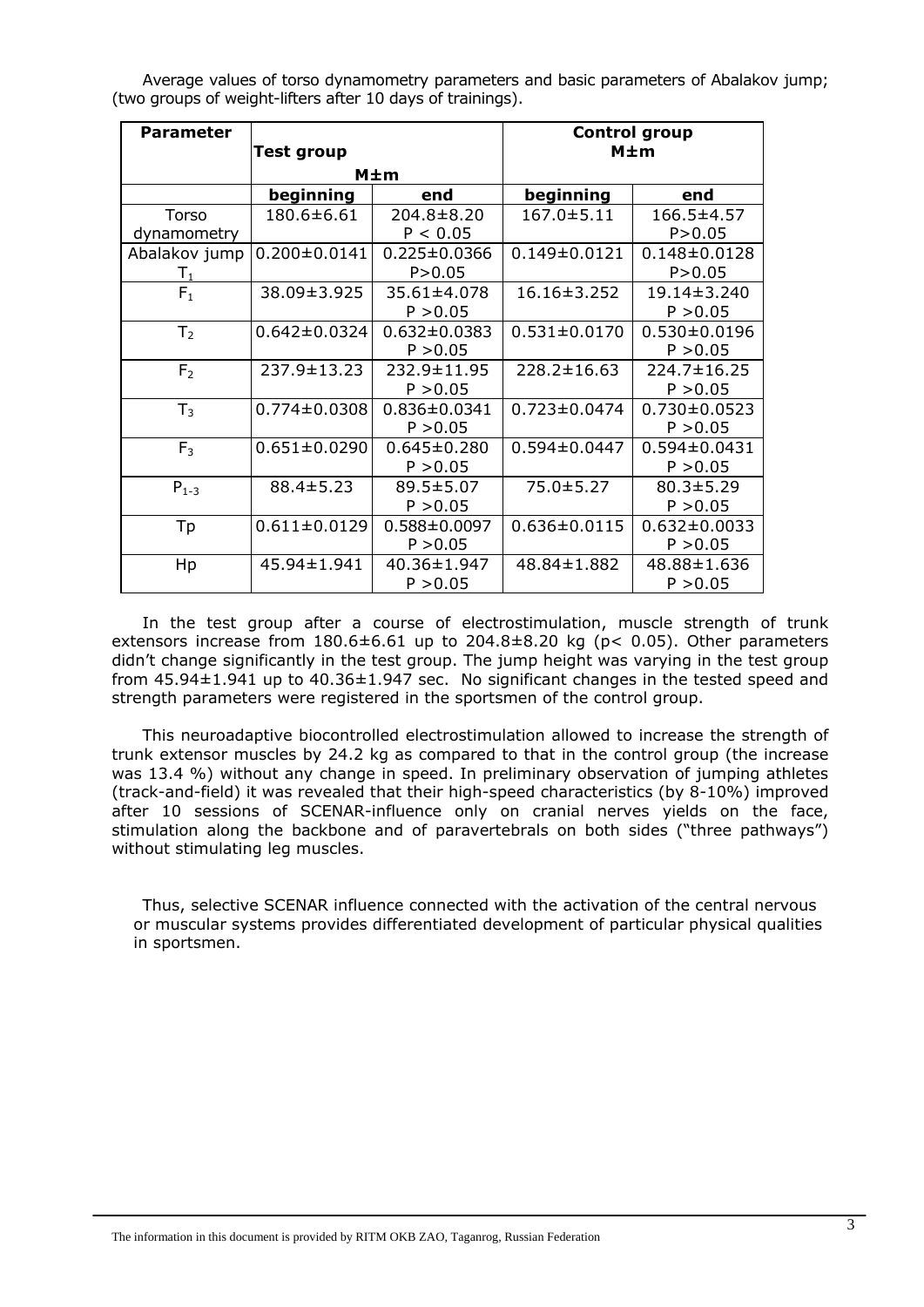## **REFERENCE**

1. Verhoshanskij J.V. The principles of sportsmen physical training. - M.: Physical culture and sport, 1988. - pp 124-127.

2. VorobiovA.N. Weightlifting sport. The articles about physiology and sport training. Issue. 2. - M.: Physical culture and sport, 1977. – pp. 97-113.

3. Grinberg J.Z. To a question of the principles of Scenar-therapy effectiveness "Scenar-therapy", "Scenar-expertise", collection of articles,issue3-Taganrog, 1997.−pp 16- 22.

4. Grinberg J.Z. The effectiveness of Scenar-therapy. Physiological aspects. "Scenartherapy" and "Scenar-expertise".Collection of articles, Issue 4,- Taganrog, 1998.-pp 8-16.

5. Dvorkin L.S. - Heavy athletics and age. - Sverdlovsk: Publishing house of the Ural university, 1989.–200p.

6. Kots J.M. – The electrostimulation training of the muscles. - In the book.: the materials of scientific - methodical conference on a problem: "Medico-biological ground of the system of students physical training in high school". - Kaunas, 1975. - pp. 82-84.

7. Marchenko V.V., Mihitarov A.A., Ganchenko I.O. Hapapha A.J. "The methods of planning of the qualified weight-lifters training process. The manual. - Krasnodar, 1985.–pp 21-28.

8. Medvedev A.S. "The system of many years training in heavy athletics".−M.: Physical culture and sports, 1986.-272 p.

9. Medvedev S.V. The Application of Scenar-thechnique in sport medicine. "Scenartherapy" and "Scenar-expertise". Collection of articles, Issue.3.-Taganrog, 1997.-pp60-65.

10. Tarasenko M.V. The means of restoration and adaptation to loads during precompetitive wrestlers' training.// The theory and practice of physical culture. Nº6. 2000.–pp. 33-35.

11. Trembach A.B. Marchenko V.V. The characteristics electromiogrammes of weight-lifters biceps at different loads //The theory and practice of physical culture. №8. 2000. Pp.20-22.